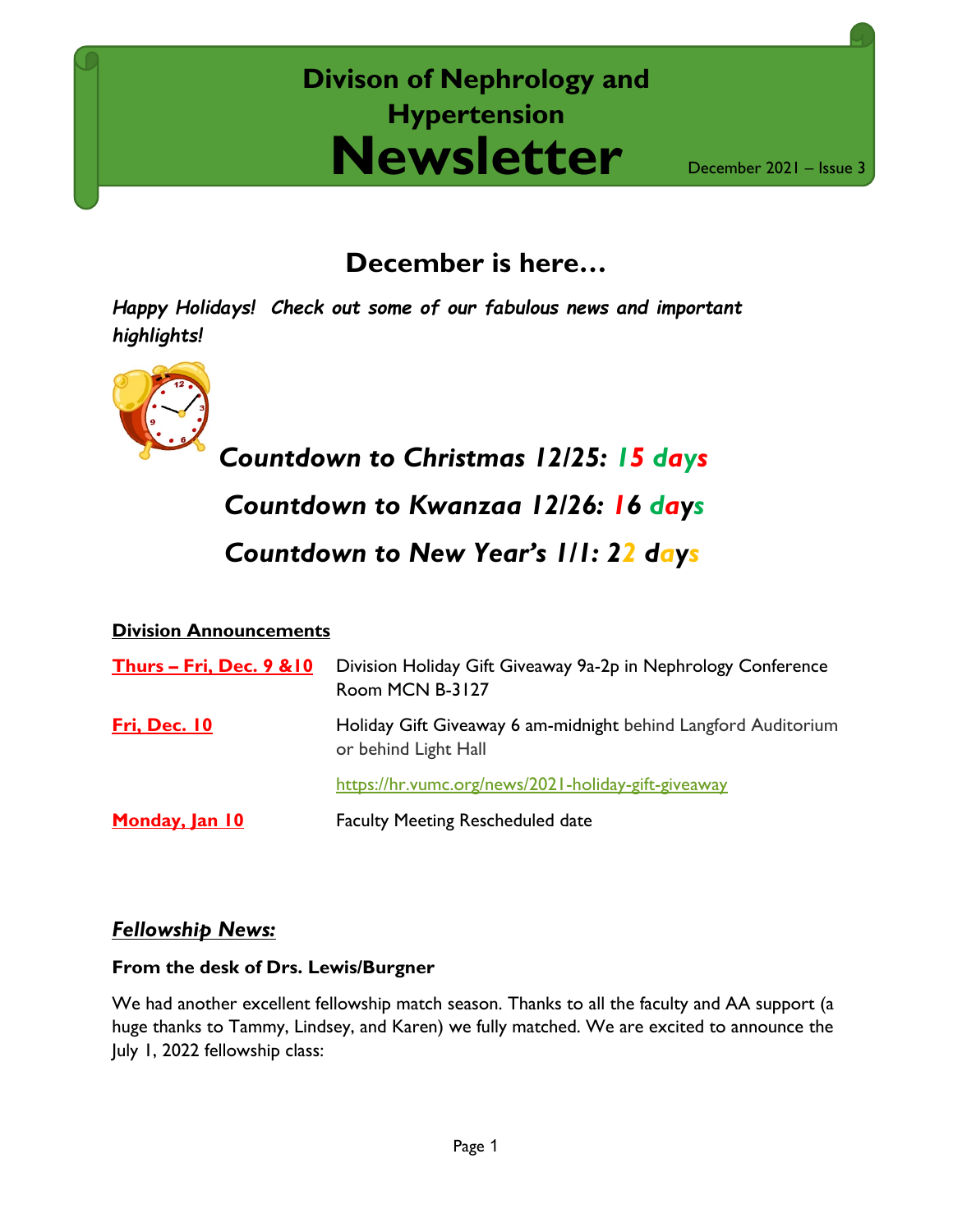





Sarah Abu Kar **Maryn Garnder** Connor Grantham





Russell Leong Barbara McMullan Gilda Portalatin





Nicole Wyatt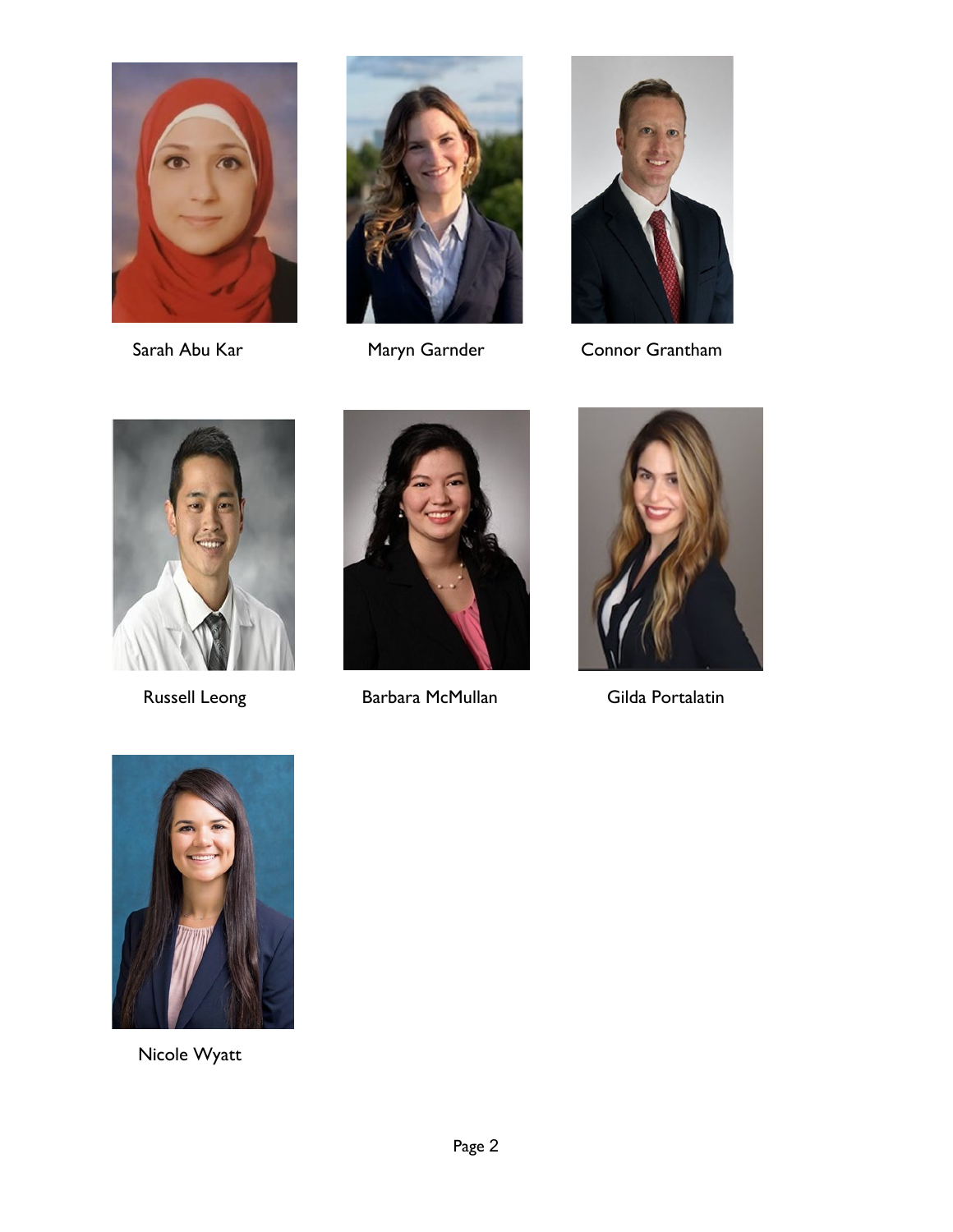#### *Diversity News:*

#### **From the desk of Dr. Umeukeje**

**Diversity Events:** Check out some great Diversity events and opportunities for the month of December. Attached is a poster for the most recent happenings at VUMC.

#### *Research News:*

#### **Research Training:**

We are now accepting Summer 2022 applications for SRTP from Medical students through January 17, 2022

<https://redcap.vanderbilt.edu/surveys/?s=FNCM8WNJEPN9T4DW>

#### **Kudos**:

Congratulations to Dr. Ebele on being invited to join the American Journal of Kidney Diseases (AJKD) Editorial Board starting January 2022!

#### **Research Publications:**

**Dr. Eman Gohar's lab** has a research article accepted in the Journal of the American Heart Association. This paper shows that the female sex confers a greater ability to maintain sodium homeostasis during acclimation to dietary sodium challenges. This study also identifies that the intrarenal endothelin-1 natriuretic pathway is enhanced in females. Title: Acclimation to a High Salt Diet is Sex Dependent.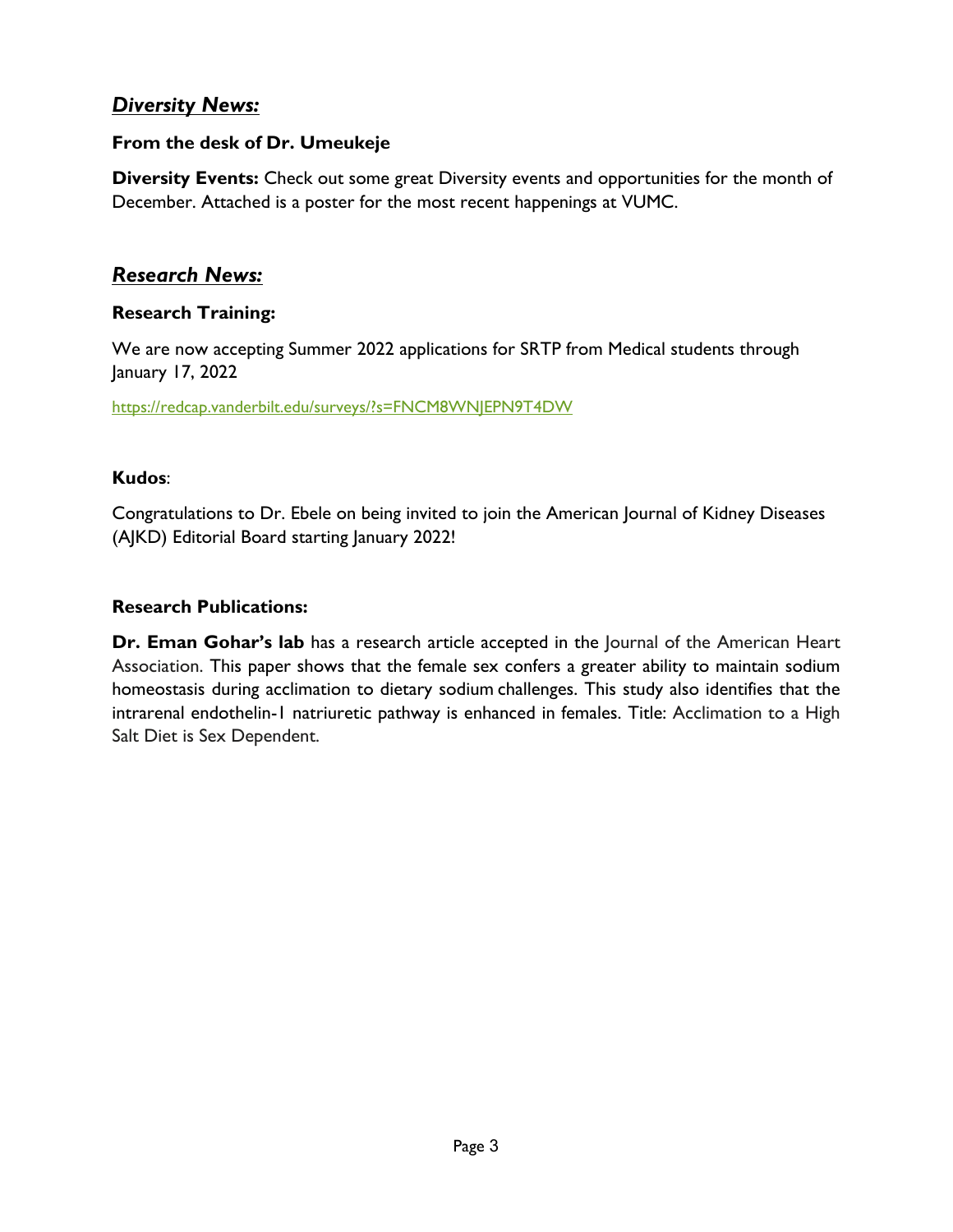## **Spotlight Newsletter Recipients**

#### **Marika Manolopoulou, MD**



**Marika Manolopoulou MD** is an Assistant Professor of Medicine on the Clinician Educator track within the Division of Nephrology and Hypertension and has been at VUMC since 10/1/2021. (3 years and 1 month if you count fellowship). Dr Manolopoulou earned her medical doctorate at Chicago Medical School. She completed her internal medicine residency at Loyola University in Chicago and her clinical and research nephrology fellowship at Vanderbilt University Medical Center. Although originally from Athens Greece, she calls Chicago home as she has lived most of her life there. She knew she wanted to specialize in Nephrology because the nephrologists she met were some of the

smartest, well-rounded physicians and she aspired to be like them. Her clinical and research interests are in the treatment and pathophysiology of chronic kidney disease and glomerulonephritides. She has a particular interest in apheresis. As a nephrology research fellow at Vanderbilt University Medical Center, she was involved in a project that aimed to define the mechanism of proximal tubular injury effect on the cell cycle and its connection to fibrosis under the guidance of Dr Gewin. She has published her research in peer reviewed journals and presented in national conferences. Dr Manolopoulou attends clinic at The Vanderbilt Clinic as well as inpatient services at VUMC. She is settling in her new role as our Divisional Compliance Expert. Dr Manolopoulou enjoys baking, travelling, spending time with family and friends.

#### **Ewanda Swoopes**



**Ewanda Swoopes** has been at VUMC for 21 years as a member of the Nephrology Clinical Trials Center (NCTC). She is an integral part of NCTC as a Clinical Trials Associate where she performs a variety of duties supporting the performance of clinical trials including the collection and submission of regulatory documents to various sponsors, processing of specimens, scheduling patients and reminding them of their appointments, data entry, and ordering lab supplies. Ewanda received the Nephron award from the Division of Nephrology for her contributions and was on the 2021 Nephron Award Committee. Ewanda enjoys baking, exercising, and helping others.